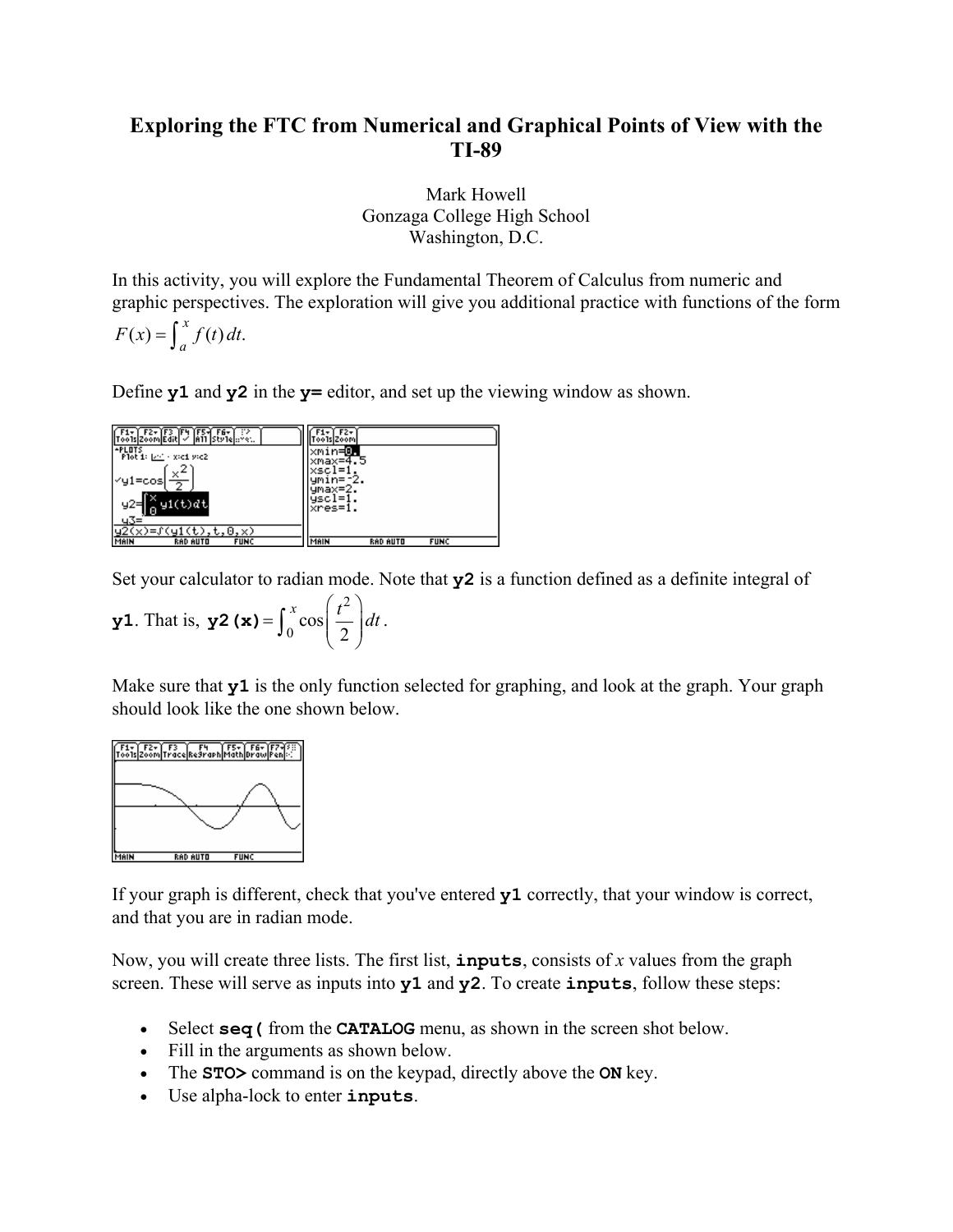| <b>CATALOG</b><br>Fч                 | F6+                                             |
|--------------------------------------|-------------------------------------------------|
| 1p Bui1t-in Shack at st User-Defined |                                                 |
| 'sea<br>setDate(                     |                                                 |
| setDtFmt(<br>setFold(                |                                                 |
| setGraph(<br>setMode(                | $\blacksquare$ seq(x,x,0,4.5,.1) → inpu) <br>60 |
| setTable(<br>setTime(                | seq(x,x,0,4.5,.1)→inputs                        |
| <b>EXPRIVARILOWIHIGHLISTEPI</b>      | 1/30<br>RAD AUTO<br><b>FUNC</b><br>MAIN         |

Now you will evaluate **y1** at each of the inputs in **inputs** and store the results in another list, **y1outs**. Edit the **seq(** command as shown below.

| F1+  F2+  F3+  F4+  F5   F6+<br>0015 A19ebra Ca1c Other Pr9mIO C1ean Up                                     |  |
|-------------------------------------------------------------------------------------------------------------|--|
| $\mathsf{I}\mathsf{seq}(x, x, 0, 4, 5, 1) \mathbin{\rightarrow} \mathsf{input}$<br>$(0 \t1 \t2 \t3 \t4 \t5$ |  |
| $seq(y1(x), x, 0, 4.5, .1)$ + y<br>.999987500026                                                            |  |
| <b>RAD AUTO</b>                                                                                             |  |

Then evaluate **y2** at each of the inputs in **inputs**, and store the results in list **int0outs**. Again, edit the **seq(** command as shown below.

|       | F1- F2- F3- F4- F5 F6-<br>Tools Alsebra Calculather FrsmiD Clean Up                                                                                                                                                                                                                          |                                   |     |
|-------|----------------------------------------------------------------------------------------------------------------------------------------------------------------------------------------------------------------------------------------------------------------------------------------------|-----------------------------------|-----|
| €Θ. – | $\bullet$ seq(x,x,0,4.5,.1) → inpu) <br>$.1$ $.2$ $.3$ $.4$                                                                                                                                                                                                                                  |                                   | . 5 |
|       | $\mathsf{I}\mathop{\mathsf{seq}}\nolimits(\mathop{\mathsf{yl}}\nolimits(\mathop{\mathsf{x}}\nolimits), \mathop{\mathsf{x}}\nolimits, \mathop{\mathsf{0}}\nolimits, \mathop{\mathsf{4.5}}\nolimits, \mathop{\mathsf{.1}}\nolimits) \mathop{\mathsf{I}}\nolimits \mathop{\mathsf{I}}\nolimits$ |                                   |     |
| €1. – | 999987500026. 9998.<br>$\mathsf{I}\mathsf{seq}(\mathsf{y2}(\mathsf{x}), \mathsf{x}, 0, 4.5, .1) \mathbin{\rightarrow} \mathsf{I}\mathsf{I}$                                                                                                                                                  |                                   |     |
| CO -  | .09999975 .19999200 )                                                                                                                                                                                                                                                                        |                                   |     |
|       | RAD AUTO <b>Andre</b>                                                                                                                                                                                                                                                                        | 4.51)→int0outs<br><b>FUNC 373</b> |     |

Be prepared to wait a few minutes for all the integrals to be calculated. You will examine these values in a table format and use them in calculations later on.

Each value in **int0outs** results from the evaluation of a definite integral. For example, when 0.1, the second value in **inputs**, is plugged into **y2**, the value of

$$
\int_0^{0.1} \cos\left(\frac{t^2}{2}\right) dt = 0.09999975
$$

results, which is the second value in **int0outs**.

1. Explain why the first value in **int0outs**, which results from evaluating **y2(0)**, is 0.

 $\mathcal{L}_\mathcal{L} = \{ \mathcal{L}_\mathcal{L} = \{ \mathcal{L}_\mathcal{L} = \{ \mathcal{L}_\mathcal{L} = \{ \mathcal{L}_\mathcal{L} = \{ \mathcal{L}_\mathcal{L} = \{ \mathcal{L}_\mathcal{L} = \{ \mathcal{L}_\mathcal{L} = \{ \mathcal{L}_\mathcal{L} = \{ \mathcal{L}_\mathcal{L} = \{ \mathcal{L}_\mathcal{L} = \{ \mathcal{L}_\mathcal{L} = \{ \mathcal{L}_\mathcal{L} = \{ \mathcal{L}_\mathcal{L} = \{ \mathcal{L}_\mathcal{$ 

Look at the graph of the integrand, **y1(x)**. Use the graph to answer questions 2 and 3.

2. Why is the second value in **int0outs** greater than 0?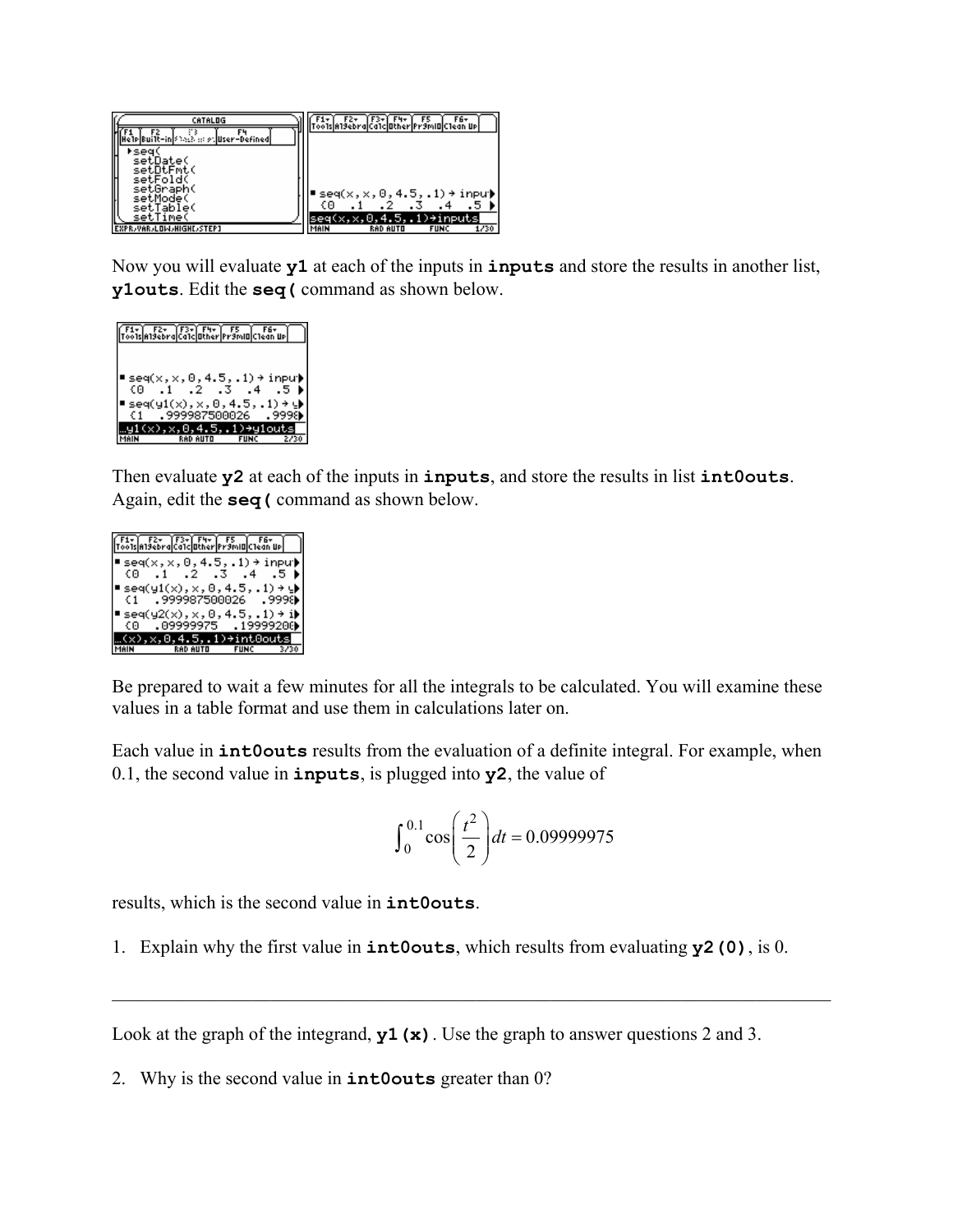3. Why is the third value in **int0outs**, which represents 0.2  $\int_0^2$  $\int_0^{0.2} \cos\left(\frac{t^2}{2}\right) dt$ , greater than the second value in **int0outs**, which represents 0.1  $\int_0^2$  $\int_{0}^{\infty}$ cos 2  $\int_0^{0.1} \cos\left(\frac{t^2}{2}\right) dt$ ?

 $\mathcal{L}_\mathcal{L} = \{ \mathcal{L}_\mathcal{L} = \{ \mathcal{L}_\mathcal{L} = \{ \mathcal{L}_\mathcal{L} = \{ \mathcal{L}_\mathcal{L} = \{ \mathcal{L}_\mathcal{L} = \{ \mathcal{L}_\mathcal{L} = \{ \mathcal{L}_\mathcal{L} = \{ \mathcal{L}_\mathcal{L} = \{ \mathcal{L}_\mathcal{L} = \{ \mathcal{L}_\mathcal{L} = \{ \mathcal{L}_\mathcal{L} = \{ \mathcal{L}_\mathcal{L} = \{ \mathcal{L}_\mathcal{L} = \{ \mathcal{L}_\mathcal{$ 

 $\_$  , and the set of the set of the set of the set of the set of the set of the set of the set of the set of the set of the set of the set of the set of the set of the set of the set of the set of the set of the set of th

 $\_$  , and the set of the set of the set of the set of the set of the set of the set of the set of the set of the set of the set of the set of the set of the set of the set of the set of the set of the set of the set of th

 $\mathcal{L}_\mathcal{L} = \{ \mathcal{L}_\mathcal{L} = \{ \mathcal{L}_\mathcal{L} = \{ \mathcal{L}_\mathcal{L} = \{ \mathcal{L}_\mathcal{L} = \{ \mathcal{L}_\mathcal{L} = \{ \mathcal{L}_\mathcal{L} = \{ \mathcal{L}_\mathcal{L} = \{ \mathcal{L}_\mathcal{L} = \{ \mathcal{L}_\mathcal{L} = \{ \mathcal{L}_\mathcal{L} = \{ \mathcal{L}_\mathcal{L} = \{ \mathcal{L}_\mathcal{L} = \{ \mathcal{L}_\mathcal{L} = \{ \mathcal{L}_\mathcal{$ 

 $\mathcal{L}_\mathcal{L} = \{ \mathcal{L}_\mathcal{L} = \{ \mathcal{L}_\mathcal{L} = \{ \mathcal{L}_\mathcal{L} = \{ \mathcal{L}_\mathcal{L} = \{ \mathcal{L}_\mathcal{L} = \{ \mathcal{L}_\mathcal{L} = \{ \mathcal{L}_\mathcal{L} = \{ \mathcal{L}_\mathcal{L} = \{ \mathcal{L}_\mathcal{L} = \{ \mathcal{L}_\mathcal{L} = \{ \mathcal{L}_\mathcal{L} = \{ \mathcal{L}_\mathcal{L} = \{ \mathcal{L}_\mathcal{L} = \{ \mathcal{L}_\mathcal{$ 

Select **6:Data/Matrix Editor** from the **Apps** menu and **3:New** to make a new data set. Type **ftc** for the name of the Variable, and press **ENTER**.



Highlight **c1**, press **ENTER**, and type **inputs**, then press **ENTER**. This will put the values in the **inputs** list into **c1**. Put **y1outs** into **c2**, and put **int0outs** into **c3**. See the screen shots.

| $\left  \mathbf{r}_{\text{oo}}^{r,1} \right $ |               |                                                                                                     | isjabov skupajú, cijel obec júpniežšijstati |  |      |     |           | Too1s Phot fotop Ct (  Gt aver Conc  OSE  Stat |             |      |    |                 | Tools Phot focus title Helovan tune QPII Stat |  |
|-----------------------------------------------|---------------|-----------------------------------------------------------------------------------------------------|---------------------------------------------|--|------|-----|-----------|------------------------------------------------|-------------|------|----|-----------------|-----------------------------------------------|--|
| DATA                                          |               |                                                                                                     |                                             |  | DATA |     |           |                                                |             | DATA |    |                 |                                               |  |
|                                               | c)            | c2                                                                                                  | cЗ                                          |  |      | c)  | c2        | cЗ                                             |             |      | υ. | c2              | Ic3                                           |  |
|                                               |               |                                                                                                     |                                             |  |      |     |           |                                                |             |      |    |                 |                                               |  |
| 12                                            |               |                                                                                                     |                                             |  | 2    |     |           |                                                |             |      |    | 99999           |                                               |  |
| IJ                                            |               |                                                                                                     |                                             |  | ⇁    |     |           |                                                |             |      |    | 9998            |                                               |  |
|                                               |               |                                                                                                     |                                             |  |      | . . |           |                                                |             |      |    | 99899           |                                               |  |
|                                               |               |                                                                                                     |                                             |  |      |     |           |                                                |             |      |    |                 |                                               |  |
|                                               | $c1 =$ inputs |                                                                                                     |                                             |  |      |     | c2=yiouts |                                                |             |      |    | $c3 = int0outs$ |                                               |  |
| MAIN                                          |               | MAIN<br><b>RAD AUTO</b><br><b>FUNC</b><br>MAIN<br><b>RAD AUTO</b><br><b>FUNC</b><br><b>RAD AUTO</b> |                                             |  |      |     |           |                                                | <b>FUNC</b> |      |    |                 |                                               |  |

Remember that **c1** contains *x* values, **c2** contains the values of the integrand, 2 cos 2  $\left( t^2 \right)$  $\left(\frac{i}{2}\right)$ , and **c3** 

contains the values of the integral.

4. From the list of data values stored in **c3**, for what value of **x** (stored in **c1**) does

$$
\mathbf{y2 (x)} = \int_0^x \cos\left(\frac{t^2}{2}\right) dt
$$
 appear to reach its first local maximum?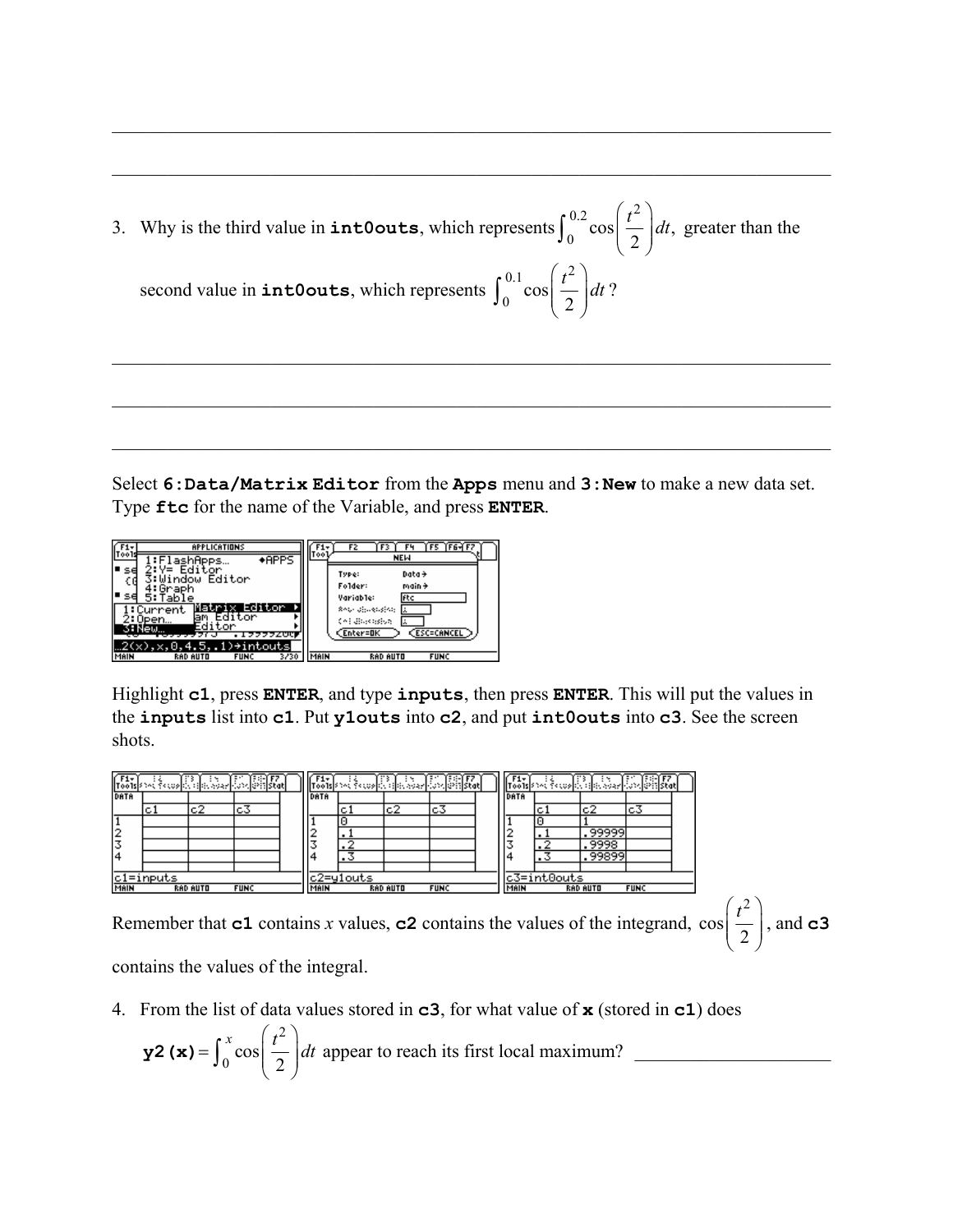5. Explain why the twentieth value of **c3** is smaller than the nineteenth value of **c3**. That is, why is 1.9  $(t^2)$ ,  $t^{1.8}$   $(t^2)$  $\int_0^{\infty} \cos \left( \frac{t}{2} \right) dt < \int_0^{\infty} \cos \left( \frac{t}{2} \right) dt$ 2 2  $\left(\frac{t^2}{2}\right)dt < \int_0^{1.8} \cos\left(\frac{t^2}{2}\right)dt$  $\int_0^{1.5} \cos \left( \frac{t}{2} \right) dt < \int_0^{1.6} \cos \left( \frac{t}{2} \right) dt$ ?

 $\_$  , and the set of the set of the set of the set of the set of the set of the set of the set of the set of the set of the set of the set of the set of the set of the set of the set of the set of the set of the set of th

 $\_$  , and the set of the set of the set of the set of the set of the set of the set of the set of the set of the set of the set of the set of the set of the set of the set of the set of the set of the set of the set of th

 $\mathcal{L}_\mathcal{L} = \{ \mathcal{L}_\mathcal{L} = \{ \mathcal{L}_\mathcal{L} = \{ \mathcal{L}_\mathcal{L} = \{ \mathcal{L}_\mathcal{L} = \{ \mathcal{L}_\mathcal{L} = \{ \mathcal{L}_\mathcal{L} = \{ \mathcal{L}_\mathcal{L} = \{ \mathcal{L}_\mathcal{L} = \{ \mathcal{L}_\mathcal{L} = \{ \mathcal{L}_\mathcal{L} = \{ \mathcal{L}_\mathcal{L} = \{ \mathcal{L}_\mathcal{L} = \{ \mathcal{L}_\mathcal{L} = \{ \mathcal{L}_\mathcal{$ 

6. From the list of data values stored in **c3**, for what positive value of **x** does

$$
\mathbf{y2} \text{ (x)} = \int_0^x \cos\left(\frac{t^2}{2}\right) dt \text{ appear to reach its first local minimum?}
$$

Press **F2:Plot Setup** from the **Data Editor** and then **F1:Define** to set up **Plot1** as a scatterplot of **c3** versus **c1** as shown in the screen shot below. Select **Plot1** and **y1** for graphing.



- 7. Press **F5** and select **2:Zero** from the Math menu of the graph screen. Find the two smallest positive *x*-intercepts on the graph of **y1**, indicated by *a* and *b* in the screen shot above.
	- (a)  $\qquad \qquad \text{and (b)}$
- 8. Compare the answers to 7(a) and 7(b) with the answers to numbers 4 and 6 respectively. Explain why they are similar.

 $\mathcal{L}_\mathcal{L} = \mathcal{L}_\mathcal{L} = \mathcal{L}_\mathcal{L} = \mathcal{L}_\mathcal{L} = \mathcal{L}_\mathcal{L} = \mathcal{L}_\mathcal{L} = \mathcal{L}_\mathcal{L} = \mathcal{L}_\mathcal{L} = \mathcal{L}_\mathcal{L} = \mathcal{L}_\mathcal{L} = \mathcal{L}_\mathcal{L} = \mathcal{L}_\mathcal{L} = \mathcal{L}_\mathcal{L} = \mathcal{L}_\mathcal{L} = \mathcal{L}_\mathcal{L} = \mathcal{L}_\mathcal{L} = \mathcal{L}_\mathcal{L}$ 

 $\mathcal{L}_\mathcal{L} = \mathcal{L}_\mathcal{L} = \mathcal{L}_\mathcal{L} = \mathcal{L}_\mathcal{L} = \mathcal{L}_\mathcal{L} = \mathcal{L}_\mathcal{L} = \mathcal{L}_\mathcal{L} = \mathcal{L}_\mathcal{L} = \mathcal{L}_\mathcal{L} = \mathcal{L}_\mathcal{L} = \mathcal{L}_\mathcal{L} = \mathcal{L}_\mathcal{L} = \mathcal{L}_\mathcal{L} = \mathcal{L}_\mathcal{L} = \mathcal{L}_\mathcal{L} = \mathcal{L}_\mathcal{L} = \mathcal{L}_\mathcal{L}$ 

 $\mathcal{L}_\mathcal{L} = \mathcal{L}_\mathcal{L} = \mathcal{L}_\mathcal{L} = \mathcal{L}_\mathcal{L} = \mathcal{L}_\mathcal{L} = \mathcal{L}_\mathcal{L} = \mathcal{L}_\mathcal{L} = \mathcal{L}_\mathcal{L} = \mathcal{L}_\mathcal{L} = \mathcal{L}_\mathcal{L} = \mathcal{L}_\mathcal{L} = \mathcal{L}_\mathcal{L} = \mathcal{L}_\mathcal{L} = \mathcal{L}_\mathcal{L} = \mathcal{L}_\mathcal{L} = \mathcal{L}_\mathcal{L} = \mathcal{L}_\mathcal{L}$ 

9. Find the *x*-intercept of the graph of  $y1(x)$  that is closest to  $x = 4$ .

10. What happens with  $y2(x)$  at the point found in number 9?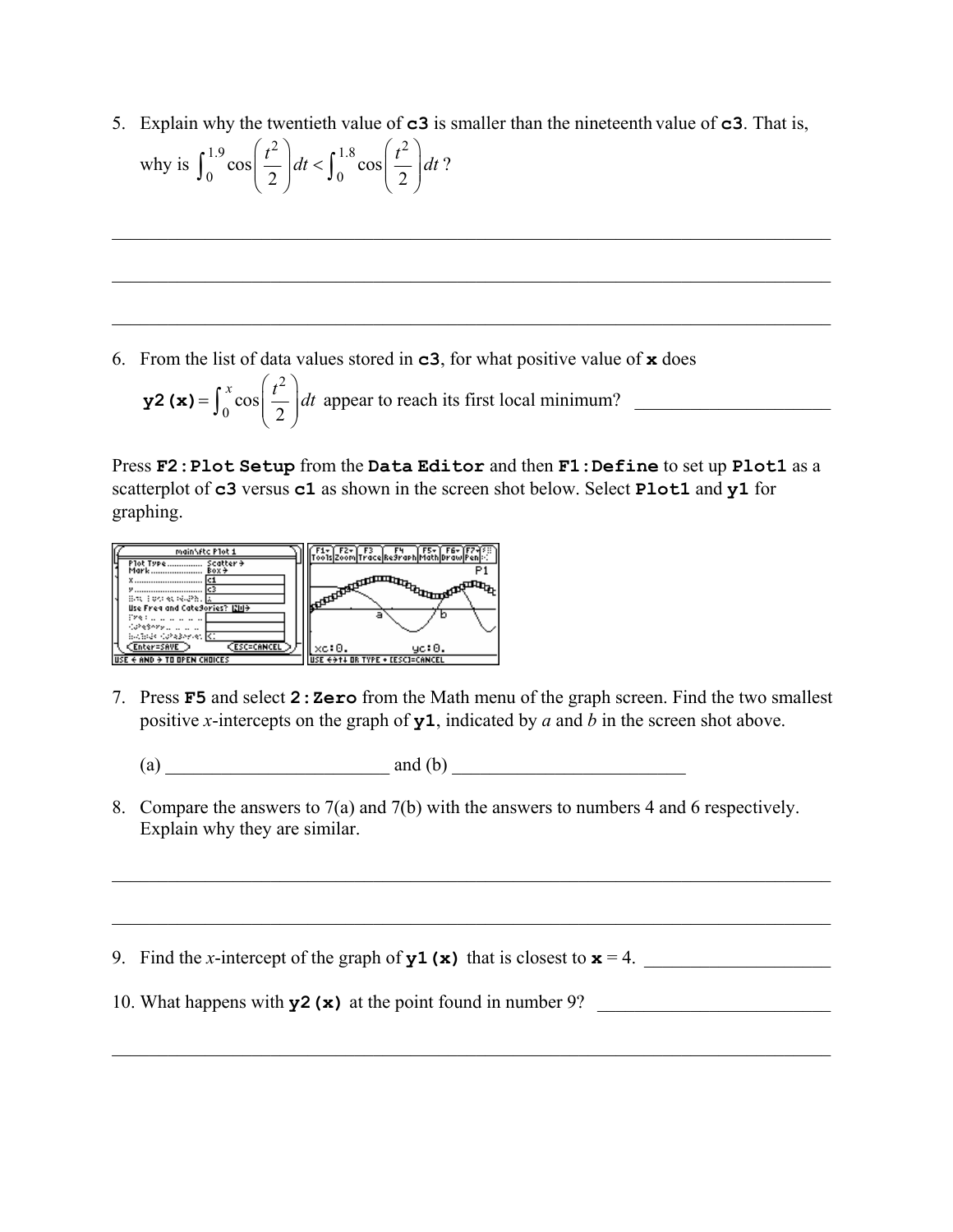(Verify your answer numerically by looking at the table of values for **y2(x)** in **c3**. Select **6:Data/Matrix Editor** from the **Apps** menu and **1:Current** to return to the data editor.)

Go back to the **y**= editor and define **y**3= $\int$  (**y**1(t), t, 1, x), thus changing the lower limit of integration from 0 to 1. So we have 2  $\int_{1}^{\infty} \cos$ 2 *y* **<sup>3</sup> (x) =**  $\int_1^x \cos\left(\frac{t^2}{2}\right) dt$ **. On the <b>HOME** screen, use the **seq (** 

command to evaluate **y3** at all the inputs in **inputs**, and store the results in **int1outs**. Again, this command will take several minutes. Then return to the data editor, and put **int1outs** into **c4**. See the screen shots below.

| Too1s Zoom : Jit <br>ASP visitor st.                                     |      | 1s A19ebra Ca1c Other Pr9m O C1ean Up                                                           | F6+                             |        |      | [oo]s **^\ f<\0> C\ \{ 0\ ^\*# CJ*\[@?}]\$ |                 |             |  |
|--------------------------------------------------------------------------|------|-------------------------------------------------------------------------------------------------|---------------------------------|--------|------|--------------------------------------------|-----------------|-------------|--|
| $-$ PLOTS 1<br>$\sqrt{Y}$ for $Y$ ( $\geq$ $\pm$ $\pm$ $X$ or $Y$ or $S$ |      | $\mathsf{seq}( \mathsf{y1}(\mathsf{x}) , \mathsf{x}, 0, 4.5, .1)$ → $\mathsf{Q}$                |                                 |        | DATA | c2                                         | cЗ              | c4          |  |
| √y1=cos                                                                  |      | .999987500026                                                                                   |                                 | .9998) |      |                                            |                 |             |  |
|                                                                          |      | ■ seq(y2(x), x, 0, 4.5, .1) → i)<br>  {0 .09999975 .19999200}                                   |                                 |        |      | 99999<br>.9998                             | . 19999         |             |  |
| $y2=\int_{0}^{x} y1(t)dt$                                                |      | $\texttt{seq}(y3(\textsf{x}), \textsf{x}, 0, 4.5, .1) \rightarrow \textbf{1}$<br>( -.9752876882 | $-0.8752879$                    |        |      |                                            | .998991.29994   |             |  |
|                                                                          |      |                                                                                                 | $4.5$ $1$ ) $\div$ int $1$ outs |        |      | ntlouts                                    |                 |             |  |
| MAIN<br><b>RAD AUTO</b><br><b>FUNC</b>                                   | MAIN | <b>RAD AUTO</b>                                                                                 | <b>FUNC</b>                     | 4/30   | MAIN |                                            | <b>RAD AUTO</b> | <b>FUNC</b> |  |

Define **Plot2** as a scatterplot of **c4** versus **c1**, using the Plus symbol as the Mark. Select **Plot1**, **Plot2**, and **y1** for graphing. Study the graph and table below.



Note that the first element of **c4** represents 0  $\left(t^2\right)$ ,  $\left(t^2\right)$  $\int_{1}^{\infty} \cos \left( \frac{t}{2} \right) dt = - \int_{0}^{\infty} \cos \left( \frac{t}{2} \right) dt$ 2 2  $=\int_{0}^{0} \cos\left(\frac{t^2}{2}\right) dt = -\int_{0}^{1} \cos\left(\frac{t^2}{2}\right) dt$ **y3 (0)** =  $\int_1^{\infty} \cos\left(\frac{t}{2}\right) dt = -\int_0^{\infty} \cos\left(\frac{t}{2}\right) dt$ .

11. Why is the graph of **c4** versus **c1** (**Plot2**) below the graph of **c3** versus **c1** (**Plot1**)? (Remember, the only difference between the two is the lower limit of integration.)

 $\_$  , and the set of the set of the set of the set of the set of the set of the set of the set of the set of the set of the set of the set of the set of the set of the set of the set of the set of the set of the set of th

 $\mathcal{L}_\mathcal{L} = \{ \mathcal{L}_\mathcal{L} = \{ \mathcal{L}_\mathcal{L} = \{ \mathcal{L}_\mathcal{L} = \{ \mathcal{L}_\mathcal{L} = \{ \mathcal{L}_\mathcal{L} = \{ \mathcal{L}_\mathcal{L} = \{ \mathcal{L}_\mathcal{L} = \{ \mathcal{L}_\mathcal{L} = \{ \mathcal{L}_\mathcal{L} = \{ \mathcal{L}_\mathcal{L} = \{ \mathcal{L}_\mathcal{L} = \{ \mathcal{L}_\mathcal{L} = \{ \mathcal{L}_\mathcal{L} = \{ \mathcal{L}_\mathcal{$ 

 $\_$  , and the set of the set of the set of the set of the set of the set of the set of the set of the set of the set of the set of the set of the set of the set of the set of the set of the set of the set of the set of th

12. It appears that **Plot1** and **Plot2** differ by a constant, i.e., that **y3(x)-y2(x)** is the same for all values of **x**. Find the value of this constant.

 $\mathcal{L}_\mathcal{L} = \mathcal{L}_\mathcal{L} = \mathcal{L}_\mathcal{L} = \mathcal{L}_\mathcal{L} = \mathcal{L}_\mathcal{L} = \mathcal{L}_\mathcal{L} = \mathcal{L}_\mathcal{L} = \mathcal{L}_\mathcal{L} = \mathcal{L}_\mathcal{L} = \mathcal{L}_\mathcal{L} = \mathcal{L}_\mathcal{L} = \mathcal{L}_\mathcal{L} = \mathcal{L}_\mathcal{L} = \mathcal{L}_\mathcal{L} = \mathcal{L}_\mathcal{L} = \mathcal{L}_\mathcal{L} = \mathcal{L}_\mathcal{L}$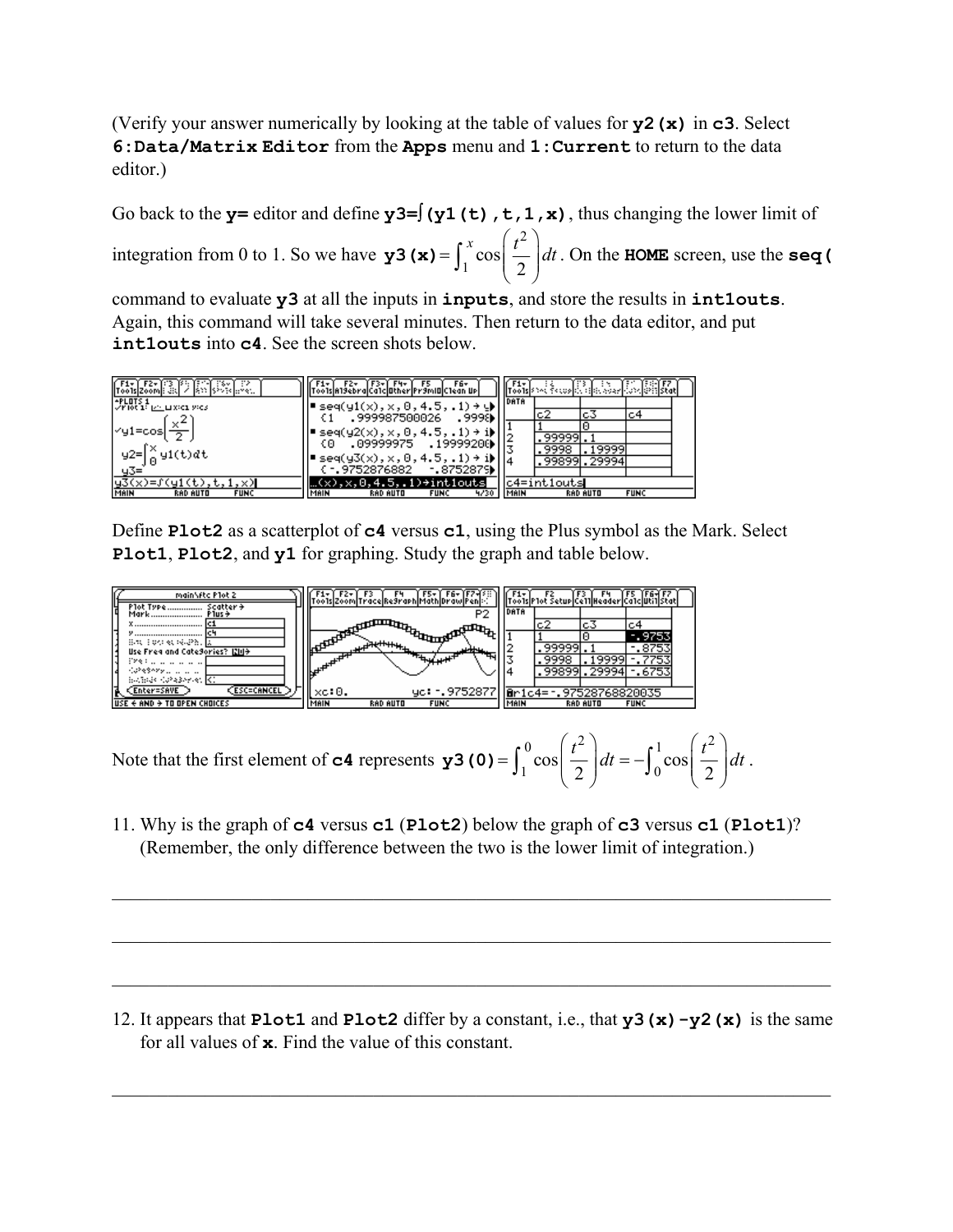(You could calculate this in several different ways. If you get stuck, try expressing  $y3(x)-y2(x)$  in terms of an integral.)

13. Explain why plots 1 and 2 have the same shape.

Look at the table of values for **c3** and **c4**, and notice that the locations of the extrema are the same for both functions (as you would expect from an inspection of the scatterplots.)

 $\_$  , and the set of the set of the set of the set of the set of the set of the set of the set of the set of the set of the set of the set of the set of the set of the set of the set of the set of the set of the set of th

 $\_$  , and the contribution of the contribution of the contribution of the contribution of  $\mathcal{L}_\mathcal{A}$ 

14. Look at the locations of the local minima and the local maximum on the graph of **y1(x)**. At these values of **x**, describe what appears to happen with the concavity of the graphs from **Plot1** and **Plot2**.

 $\mathcal{L}_\mathcal{L} = \{ \mathcal{L}_\mathcal{L} = \{ \mathcal{L}_\mathcal{L} = \{ \mathcal{L}_\mathcal{L} = \{ \mathcal{L}_\mathcal{L} = \{ \mathcal{L}_\mathcal{L} = \{ \mathcal{L}_\mathcal{L} = \{ \mathcal{L}_\mathcal{L} = \{ \mathcal{L}_\mathcal{L} = \{ \mathcal{L}_\mathcal{L} = \{ \mathcal{L}_\mathcal{L} = \{ \mathcal{L}_\mathcal{L} = \{ \mathcal{L}_\mathcal{L} = \{ \mathcal{L}_\mathcal{L} = \{ \mathcal{L}_\mathcal{$ 

 $\mathcal{L}_\mathcal{L} = \mathcal{L}_\mathcal{L} = \mathcal{L}_\mathcal{L} = \mathcal{L}_\mathcal{L} = \mathcal{L}_\mathcal{L} = \mathcal{L}_\mathcal{L} = \mathcal{L}_\mathcal{L} = \mathcal{L}_\mathcal{L} = \mathcal{L}_\mathcal{L} = \mathcal{L}_\mathcal{L} = \mathcal{L}_\mathcal{L} = \mathcal{L}_\mathcal{L} = \mathcal{L}_\mathcal{L} = \mathcal{L}_\mathcal{L} = \mathcal{L}_\mathcal{L} = \mathcal{L}_\mathcal{L} = \mathcal{L}_\mathcal{L}$ 

15. Write an equation with a derivative on one side that shows how **y1(x)** and **y2(x)** are related.

16. Recall that the derivative of a function *f* at  $x = a$  can be defined by  $f'(a) = \lim_{x \to a} \frac{f(x) - f(a)}{x - a}$  $f'(a) = \lim_{x \to a} \frac{f(x) - f(a)}{x - a}$ .

 $\_$  , and the set of the set of the set of the set of the set of the set of the set of the set of the set of the set of the set of the set of the set of the set of the set of the set of the set of the set of the set of th

Approximate  $y2'$  (1) by evaluating the expression  $(y2(1.1)-y2(1))/0.1$ . Your answer should be close to the value of **y1(1)**. Why?

 $\mathcal{L}_\mathcal{L} = \{ \mathcal{L}_\mathcal{L} = \{ \mathcal{L}_\mathcal{L} = \{ \mathcal{L}_\mathcal{L} = \{ \mathcal{L}_\mathcal{L} = \{ \mathcal{L}_\mathcal{L} = \{ \mathcal{L}_\mathcal{L} = \{ \mathcal{L}_\mathcal{L} = \{ \mathcal{L}_\mathcal{L} = \{ \mathcal{L}_\mathcal{L} = \{ \mathcal{L}_\mathcal{L} = \{ \mathcal{L}_\mathcal{L} = \{ \mathcal{L}_\mathcal{L} = \{ \mathcal{L}_\mathcal{L} = \{ \mathcal{L}_\mathcal{$ 

 $\mathcal{L}_\mathcal{L} = \{ \mathcal{L}_\mathcal{L} = \{ \mathcal{L}_\mathcal{L} = \{ \mathcal{L}_\mathcal{L} = \{ \mathcal{L}_\mathcal{L} = \{ \mathcal{L}_\mathcal{L} = \{ \mathcal{L}_\mathcal{L} = \{ \mathcal{L}_\mathcal{L} = \{ \mathcal{L}_\mathcal{L} = \{ \mathcal{L}_\mathcal{L} = \{ \mathcal{L}_\mathcal{L} = \{ \mathcal{L}_\mathcal{L} = \{ \mathcal{L}_\mathcal{L} = \{ \mathcal{L}_\mathcal{L} = \{ \mathcal{L}_\mathcal{$ 

 $\mathcal{L}_\mathcal{L} = \{ \mathcal{L}_\mathcal{L} = \{ \mathcal{L}_\mathcal{L} = \{ \mathcal{L}_\mathcal{L} = \{ \mathcal{L}_\mathcal{L} = \{ \mathcal{L}_\mathcal{L} = \{ \mathcal{L}_\mathcal{L} = \{ \mathcal{L}_\mathcal{L} = \{ \mathcal{L}_\mathcal{L} = \{ \mathcal{L}_\mathcal{L} = \{ \mathcal{L}_\mathcal{L} = \{ \mathcal{L}_\mathcal{L} = \{ \mathcal{L}_\mathcal{L} = \{ \mathcal{L}_\mathcal{L} = \{ \mathcal{L}_\mathcal{$ 

 $\mathcal{L}_\mathcal{L} = \{ \mathcal{L}_\mathcal{L} = \{ \mathcal{L}_\mathcal{L} = \{ \mathcal{L}_\mathcal{L} = \{ \mathcal{L}_\mathcal{L} = \{ \mathcal{L}_\mathcal{L} = \{ \mathcal{L}_\mathcal{L} = \{ \mathcal{L}_\mathcal{L} = \{ \mathcal{L}_\mathcal{L} = \{ \mathcal{L}_\mathcal{L} = \{ \mathcal{L}_\mathcal{L} = \{ \mathcal{L}_\mathcal{L} = \{ \mathcal{L}_\mathcal{L} = \{ \mathcal{L}_\mathcal{L} = \{ \mathcal{L}_\mathcal{$ 

17. Approximate  $y3'$  (1) by evaluating the expression  $(y3(1.1)-y3(1))/0.1$ . Again, your answer should be close to the value of **y1(1)**. Why?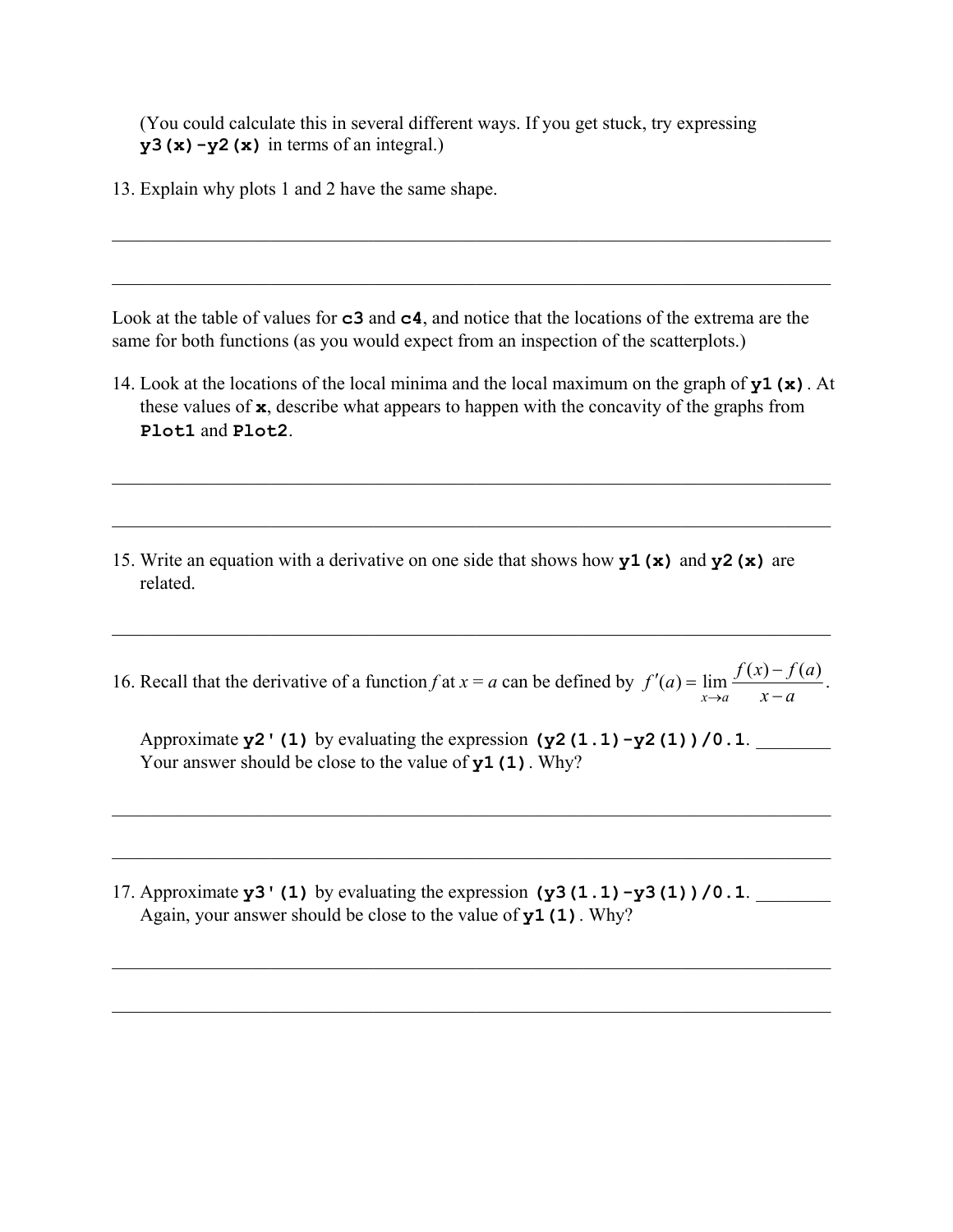#### **Teacher Notes, Answers, and Extensions**

The version of the Fundamental Theorem covered by this activity says that if *f* is a continuous function on the closed interval [a, b], then the function  $F(x) = \int_a^x f(t) dt$  is an antiderivative for

*f*. Other ways to say this are  $F'(x) = f(x)$ , or  $\frac{d}{dx} \int_{a}^{x} f(t) dt = f(x)$ . This is an important result in

the history of the calculus, and one goal of this activity is to help students discover and appreciate its beauty. Students need to remain focused while carrying out the activity and think about each step.

#### **Class Management**

This activity takes at least one full class period (not counting the extension) to complete (45 to 50 minutes). If one class period is insufficient, students could complete the activity as a homework assignment. However, they should have at least the lists created and the first six questions done in class. Teachers should work through the activity once before doing it with students. Depending on the calculator skills of your students, they could work independently, in groups, or with the teacher guiding the activity on the overhead display.

#### **Calculus Prerequisites**

This activity can be done any time after students have learned about a function defined by a definite integral, like  $F(x) = \int_{a}^{x} f(t) dt$ . Students should know such functions will be positive when the integrand is positive and  $x > a$ , and the functions will be negative when the integrand is a negative function and  $x > a$ . Although not essential, it is helpful if students know the addition property:

$$
\int_a^b f(t) dt + \int_b^c f(t) dt = \int_a^c f(t) dt.
$$

## **Calculator Prerequisites**

This activity makes extensive use of calculator functionality. Students must be able to define and graph functions and scatterplots, set up a viewing window, and find the zeroes of a function on the graph screen. The activity introduces the calculator's integral function and shows how to create a list using the **seq** command.

#### **Preliminary Comments**

This exploration gives students hands-on experience with functions of the form  $F(x) = \int_{a}^{x} f(t) dt$ 

and emphasizes the connection between the function, *F*, and the integrand, *f*. That connection is at the heart of the Fundamental Theorem.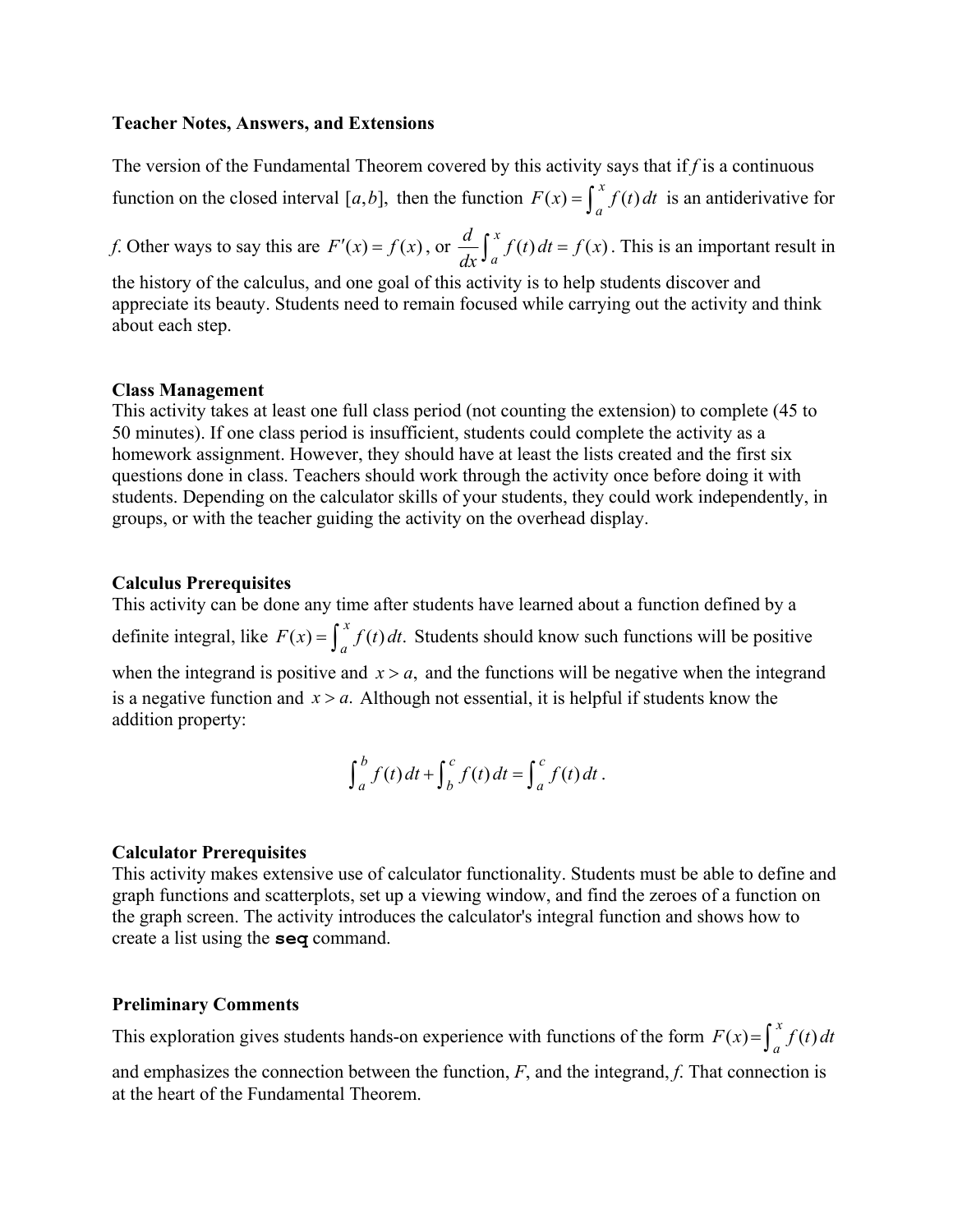The hardest calculator work occurs before any questions are asked. If students get confused about what **c3** represents, it may be helpful to have them evaluate  $\int (y1(t), t, 0, 0.1)$ , **y2(0.1)**, and **int0outs[2]** on the **HOME** screen. All three of those expressions are equal. The activity could be done using the calculator's built-in **TABLE** feature and by graphing **y2** and **y3** directly, instead of as scatterplots. However, it takes a long time to redraw the graphs or redisplay the tables for functions defined by integrals. Since students are going back and forth between the graph and the table several times in the activity, the values of the integral are stashed away in lists. This process has a side benefit. It allows you to do calculations with those values. In particular, you can approximate the derivative of **y2** by forming difference quotients. A scatterplot of those approximations can then be compared with the graph of **y1**. This extension appears after the answers and supports the conclusion students make at step 15.

## **Answers and Additional Comments**

In the first six questions, students should begin to see that the function, **y2**, is increasing wherever the integrand is positive and decreasing wherever the integrand is negative. This connection should resonate with students' experience with increasing/decreasing behavior of a function and the sign of its derivative.

- 1. The first value in **c3** represents  $\int_0^0 \mathbf{y} \mathbf{1}(t) dt$  and so is zero. There is no area from 0 to 0.
- 2. The second value in **c3** is positive since the integrand is positive for all *t* in the interval  $[0, 0.1]$ .
- 3. The third value in **c3** is greater than the second since the integrand is positive for all *t* in the interval [0.1,0.2].
- 4. 1.8
- 5. 1.9  $\left(t^2\right)$ ,  $\left(t^2\right)$ ,  $\left(t^2\right)$  $\int_0^{\infty} \cos \left( \frac{t}{2} \right) dt < \int_0^{\infty} \cos \left( \frac{t}{2} \right) dt$ 2  $\int$   $J_0$   $\int$  2  $\left(\frac{t^2}{2}\right)dt < \int_0^{1.8} \cos\left(\frac{t^2}{2}\right)dt$  $\int_0^{15} \cos \left( \frac{t}{2} \right) dt < \int_0^{15} \cos \left( \frac{t}{2} \right) dt$  because the integrand is negative for all *t* in the interval [1.8,1.9]. Thus, the function is decreasing.

```
6. 3.1
```
In questions 7 through 10, students should recognize that the function **y2** has a maximum where the integrand changes sign from positive to negative and a minimum where the integrand changes sign from negative to positive. Again, this connection is meant to recall students' experience with the locations of maximum and minimum points and their relationship with the sign of the derivative. Ask questions like, "Have you ever seen a situation in which one 'thing' reaches a maximum where another 'thing' changes sign from positive to negative? What are the two 'things'?" Students make the connection explicit in question 15.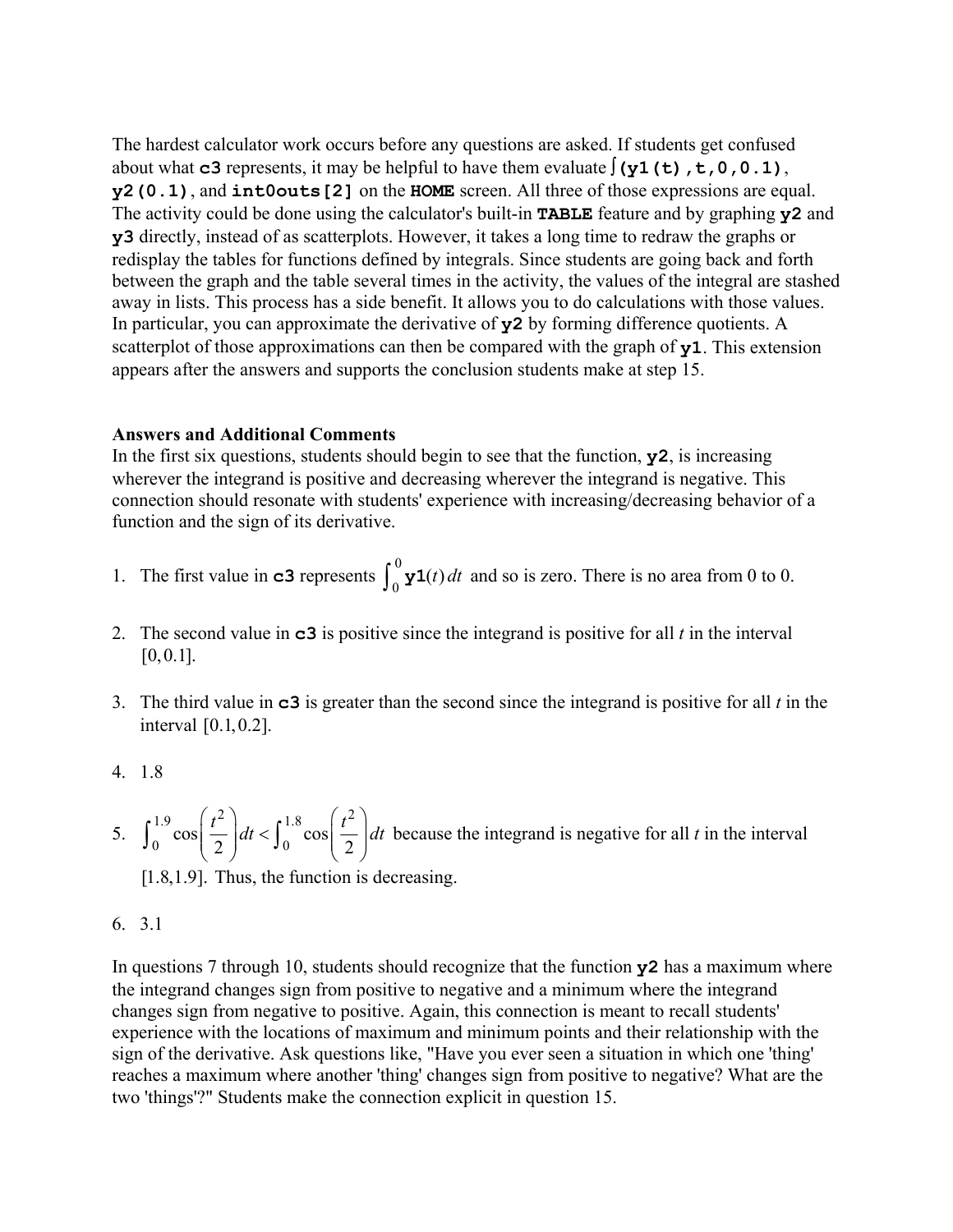7. (a) 1.77245 and (b) 3.06998

- 8. At the first *x*-intercept, 1.77245, the integrand changes sign from positive to negative. Thus the function **y2** has a local maximum there. We stop accumulating positive values of **y1** and start accumulating negative values at that point. Similarly, at  $x = 3.06998$ , the integrand changes sign from negative to positive. Thus we stop accumulating negative values and start accumulating positive values at that point, producing a local minimum on the graph of **y2**.
- 9. 3.963327
- 10. The function **y2** has a maximum there. Looking at the table of values for **c1**, **c2**, and **c3**, this occurs near  $x = 4$ .
- 11. Answers will vary. Focusing on  $x = 0$ , 0  $\left(t^2\right)$  $\int_0^\infty \cos \theta$ 2 *y***2 (0)** =  $\int_0^0 \cos\left(\frac{t^2}{2}\right) dt$  is zero, since the upper and

lower limits of integration are equal. However,

$$
\mathbf{y3(0)} = \int_1^0 \cos\left(\frac{t^2}{2}\right) dt = -\int_0^1 \cos\left(\frac{t^2}{2}\right) dt < 0
$$

 since the integral is positive. This puts the graph of **c4** below the graph of **c3**. Also see the answer to question 12.

12. The difference is a constant. Just calculate  $y3(0) - y2(0) = -0.975288$ . Students may notice that

$$
\mathbf{y3} \left( \mathbf{x} \right) - \mathbf{y2} \left( \mathbf{x} \right) = \int_1^x \cos\left(\frac{t^2}{2}\right) dt - \int_0^x \cos\left(\frac{t^2}{2}\right) dt = -\int_0^1 \cos\left(\frac{t^2}{2}\right) dt
$$

and simply evaluate the latter integral, or note that it is the negative of **int1outs[1]**.

The punch line is at hand in question 13! The Fundamental Theorem says that the two functions, **y2** and **y3**, have the same derivative, **y1**. The derivative of a function tells you the slope on the graph of the function, and graphs that have the same slope everywhere have the same shape. In fact, **Plot1** and **Plot2** are members of the family of antiderivatives of **y1**. Two antiderivatives of a function always differ by a constant.

13. **Plot1** and **Plot2** have the same shape since each accumulates the same amount of area from the graph of **y1** as *x* increases. So each increases at the same rate where the integrand is positive, and each decreases at the same rate where the integrand is negative.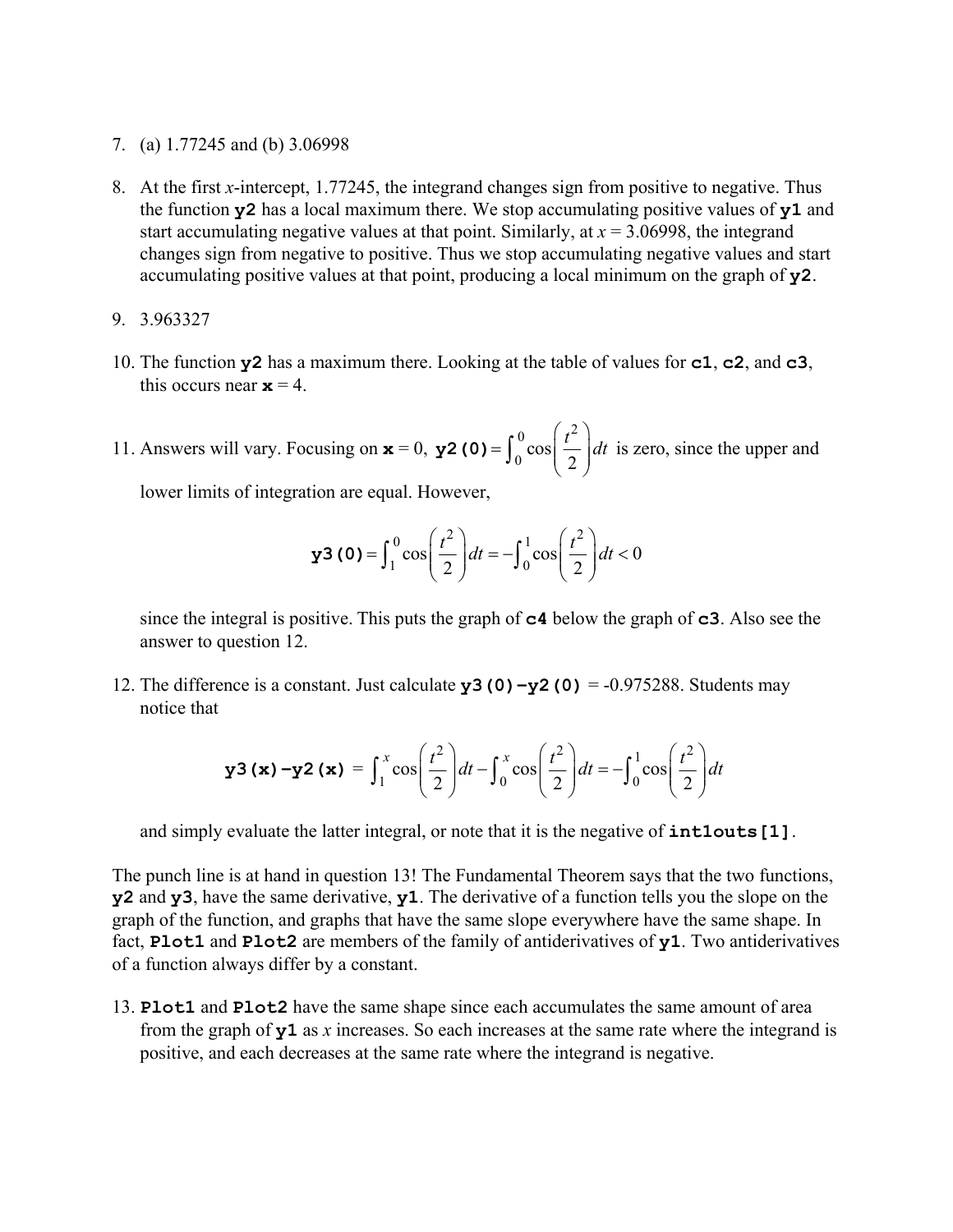If you have addressed the connection between points of inflection and extrema of the first derivative (in addition to the more customary definition as points where the second derivative changes sign), then question 14 should give students yet another indicator that **y1** is indeed the derivative of **y2**.

14. The graphs of **Plot1** and **Plot2** both appear to have a change of concavity at the points where the graph of **y1** has a local maximum or a local minimum. The points of inflection occur at  $x = 2.506629$ ,  $x = 3.544908$ , and  $x = 4.341608$ . These are the extrema on the graph of **y1**.

15. 
$$
\frac{d}{d\mathbf{x}}\mathbf{y2}(\mathbf{x}) = \mathbf{y1}(\mathbf{x}).
$$

Questions 16 and 17 lead students to approximate the derivative of **y2** by forming difference quotients. The answers are not exactly the same as the output from **y1**. To get better agreement, you could have students form a difference quotient with a smaller step size as follows:

Evaluate  $\frac{y^2(1.0001) - y^2(1)}{0.0001}$ , and compare it to  $y1(1)$ . They agree to four digits to the right of the decimal!

16. **(y2(1.1)-y2(1))/0.1 =** 0.851261. **y1(1)** = 0.877583.

17. **(y3(1.1)-y3(1))/0.1 =** 0.851261. **y1(1)** = 0.877583.

Notice that the difference quotients are identical. **y2**and **y3** are changing by exactly the same amount, an amount dictated by the magnitude of **y1**.

## **Extension**

After students have seen that  $\frac{d}{d\mathbf{x}}\mathbf{y2}(\mathbf{x}) = \mathbf{y1}(\mathbf{x})$ , it is natural to gather more evidence in support of this conclusion. Because we have assembled data of inputs and outputs for **y2**, and we have a formula for **y1**, it is a relatively simple matter to form difference quotients for **y2** and compare them to outputs from **y1**. This was done for a single value of *x* in question 16. Here's one way to do it for all the values of **y2** that we've calculated.

Form the difference quotients using the calculator's delta-list command. That command generates a new list, with each entry formed by subtracting adjacent pairs of the argument. Applying delta-list to the output list **int0outs**, and then dividing that list by the differences in the input list, 0.1, gives a list of difference quotients. In the **Data/Matrix Editor**, highlight **c5**, press **Enter**, select ∆**List(** from the **CATALOG** menu (under L), type **int0outs**, and divide by 0.1. See the screen shots below.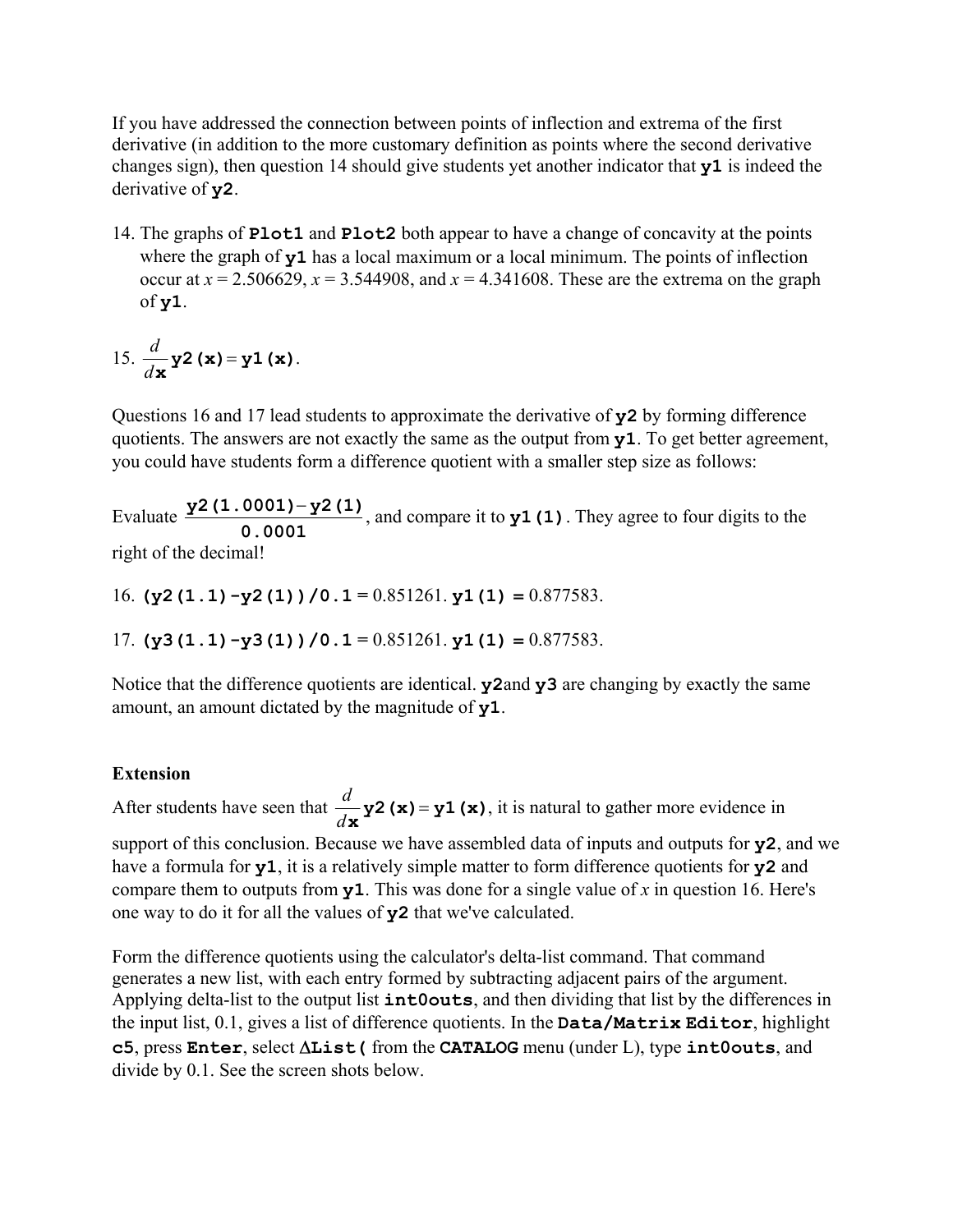| <b>CATALOG</b>                         |        | Too1s Phot fotop dtid dtidoen dube @13 Stat |                 |             |  |      |                       |                 | Too1s P1ot Setup Ce11 Header Ca1c Uti1 Stat |  |
|----------------------------------------|--------|---------------------------------------------|-----------------|-------------|--|------|-----------------------|-----------------|---------------------------------------------|--|
| HelplBuilt-in Shack at p: User-Defined | DATA   |                                             |                 |             |  | DATA |                       |                 |                                             |  |
| .mit                                   |        | с3                                          | c4              | c5          |  |      | с3                    | c.              | c5                                          |  |
| ine                                    |        |                                             | 9753            |             |  |      |                       | 97531           |                                             |  |
| neHorz                                 | 2<br>∸ |                                             | 8753            |             |  |      |                       | 87531           | 99992                                       |  |
| neTan<br>.neVert                       | 3      | .9999                                       | 7753            |             |  |      | .9999                 |                 | 9994                                        |  |
| nReg                                   | 4      | .29994                                      | 6753.           |             |  |      | .29994                |                 | .6753.99805                                 |  |
|                                        |        |                                             |                 |             |  |      |                       |                 |                                             |  |
| list⊧mat(                              |        | .ء                                          |                 |             |  |      | @r1c5=.99999750000289 |                 |                                             |  |
| LIST                                   | MAIN   |                                             | <b>RAD AUTO</b> | <b>FUNC</b> |  | MAIN |                       | <b>RAD AUTO</b> | <b>FUNC</b>                                 |  |

Note that there will be one entry fewer in **c5** than in **c1**, **c2**, **c3**, or **c4**. To compensate, you can enter one additional value at the end of **c5** "by hand." To do this, you have to "unlock" the list **c5** by highlighting **c5** and pressing **ENTER**, **CLEAR**, and **ENTER** again. See the screen shots below.

|      | Too1s P1ot Setup Ce11 Header Ca1c Uti1 Stat |                 |                   |      | róðis P1ot Šetup Ce11 Header Ca1c Úti |          |                   |  |
|------|---------------------------------------------|-----------------|-------------------|------|---------------------------------------|----------|-------------------|--|
| DATA |                                             |                 |                   | DATA |                                       |          |                   |  |
|      | c3                                          | c4              | с5                |      | c3                                    | c4       | c5                |  |
|      |                                             | .9753           |                   |      |                                       | .9753    |                   |  |
|      |                                             | . 87531         | 99992             |      |                                       |          | .87531.99992      |  |
|      | 19999                                       | . 77531         | 99947             |      | 19999                                 | .7753    | 1.99947           |  |
|      | 29994                                       |                 | $-0.6753$ . 99805 |      | 29994                                 |          | $-0.6753$ , 99805 |  |
|      |                                             |                 |                   |      |                                       |          |                   |  |
|      | c5=⊿List(int0outs)⁄(.1)                     |                 |                   |      | c5=.99999750000289                    |          |                   |  |
| MAIN |                                             | <b>RAD AUTO</b> | <b>FUNC</b>       | MAIN |                                       | RAD AUTO | <b>FUNC</b>       |  |

Having unlocked **c5**, position the cursor in row 46 (r46c5, one cell past the last entry), press **ENTER**, and enter the expression  $(y2(4.6)-y2(4.5))$  / 0.1. This will even out the lists. Define **Plot1** as **c5** versus **c1**. See the screen shots below. In addition, deselect **Plot2**.

|      |                            |                 | $\begin{bmatrix} 1 \\ 1 \end{bmatrix} \begin{bmatrix} 1 \\ 2 \end{bmatrix} \begin{bmatrix} 1 \\ 2 \end{bmatrix} \begin{bmatrix} 1 \\ 2 \end{bmatrix} \begin{bmatrix} 1 \\ 2 \end{bmatrix} \begin{bmatrix} 1 \\ 2 \end{bmatrix} \begin{bmatrix} 1 \\ 2 \end{bmatrix} \begin{bmatrix} 1 \\ 2 \end{bmatrix} \begin{bmatrix} 1 \\ 2 \end{bmatrix} \begin{bmatrix} 1 \\ 2 \end{bmatrix} \begin{bmatrix} 1 \\ 2 \end{bmatrix} \begin{bmatrix} 1 \\ 2 \end{bmatrix} \begin{bmatrix} 1 \\ 2 \end{bmatrix$ |  |      | TooTslP1ot Setuplce11lHeaderIca1clUti1lstat |                 |                |  |  | mainNftc Plot 3                                                       |
|------|----------------------------|-----------------|---------------------------------------------------------------------------------------------------------------------------------------------------------------------------------------------------------------------------------------------------------------------------------------------------------------------------------------------------------------------------------------------------------------------------------------------------------------------------------------------------|--|------|---------------------------------------------|-----------------|----------------|--|--|-----------------------------------------------------------------------|
| DATA |                            |                 |                                                                                                                                                                                                                                                                                                                                                                                                                                                                                                   |  | DATA |                                             |                 |                |  |  | Plot Type<br>Scatter <del>)</del><br>Mark<br><b>Box 9</b>             |
|      | cЗ                         | c4              | c5                                                                                                                                                                                                                                                                                                                                                                                                                                                                                                |  |      | cЗ                                          | c4              | c5             |  |  | *  IC1                                                                |
| 144  | 939381                     | 0359            | 9915)                                                                                                                                                                                                                                                                                                                                                                                                                                                                                             |  | 44   | 939381                                      | .0359           | 9915           |  |  | `                                                                     |
| 45   | 84024                      | 13511           | $-8811$                                                                                                                                                                                                                                                                                                                                                                                                                                                                                           |  | 45   | 84024                                       | .1351           | $-0.8811$      |  |  | 1840 1960 et (6.2%). <mark>I</mark> X<br>Use Freq and CateSories? NO+ |
| 46   | .75212                     | $-2232$         |                                                                                                                                                                                                                                                                                                                                                                                                                                                                                                   |  | 46   | . 752121                                    |                 | $-2232 - 5952$ |  |  | President and a                                                       |
| 147  |                            |                 |                                                                                                                                                                                                                                                                                                                                                                                                                                                                                                   |  | 147  |                                             |                 |                |  |  | Conservation of the                                                   |
|      |                            |                 |                                                                                                                                                                                                                                                                                                                                                                                                                                                                                                   |  |      |                                             |                 |                |  |  | Battels Cohespacet R                                                  |
|      | r46c5=Ku2(4.6)−u2(4.5))∠.… |                 |                                                                                                                                                                                                                                                                                                                                                                                                                                                                                                   |  |      | r46c5=1.5951623645233                       |                 |                |  |  | <b>CESC=CANCEL</b><br>Enter=SAVE                                      |
| MAIN |                            | <b>RAD AUTO</b> | <b>FUNC</b>                                                                                                                                                                                                                                                                                                                                                                                                                                                                                       |  | MAIN |                                             | <b>RAD AUTO</b> | <b>FUNC</b>    |  |  | USE $\leftrightarrow$ AND $\leftrightarrow$ TO OPEN CHOICES.          |

If you fail to do this correctly, you will probably get the error **Dimension Mismatch**, telling you the lengths of the lists you are trying to graph don't match. If this happens, fix the lists so they have the same length.

Finally, change the style of the graph of **y1** from the **y=** editor by pressing **F6:Style** and selecting **6:Path**. That way, you'll be able to see the graph of **y1** running on top of the scatterplot. Deselect both **y2** and **y3**. See the screen shots below.



Cool! What you just did was calculate 45 difference quotients for the function **y2**. Each difference quotient value in the list **c5** approximates the derivative of **y2**. You then graphed the